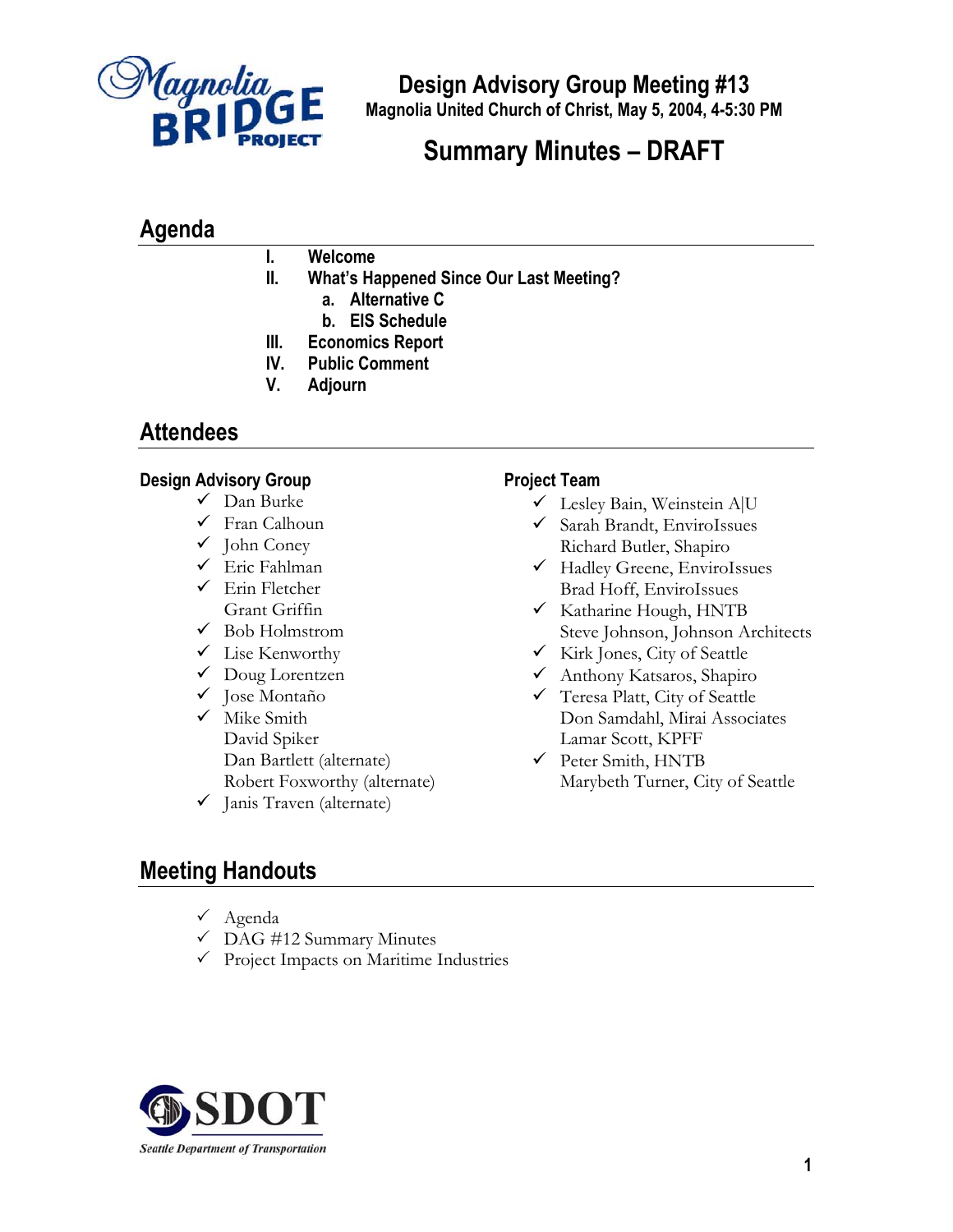## **I. Welcome**

#### **Sarah Brandt, EnviroIssues**

Kirk Jones asked if DAG members had any changes to the DAG 12 Summary Minutes. There were no comments. The minutes will be posted on the project website.

# **II. What's Happened Since Our Last Meeting?**

#### **Kirk Jones, SDOT**

Grace Crunican, Director of SDOT, has asked the project team to look at a third replacement alternative now that Alternative H has been removed from consideration. The City had always planned to look at three build alternatives and adding Alternative C will ensure that all the issues have been covered and all possible replacement alternatives have been analyzed. Kirk explained that Alternative C includes a combination of aerial and surface structures. Kirk said the team met with the Port recently to get their input on Alternative C.

The team plans to refine the alignment that was presented as one of the nine surviving alternatives earlier in the study process. Kirk explained that at this time the exact alignment of Alternative C is still a work in progress. However, it will retain the basic concept that was originally presented of a bridge over the railroad tracks, a surface road, and an aerial structure connecting to the bluff. Project engineers are looking at various options. They will come up with 3-5 alternatives and evaluate the pros and cons of each before deciding which alignment to include in the EIS. Kirk said the team plans to have several possibilities to show the DAG in June. Due to the addition of Alternative C, the EIS schedule will change. The team is now planning to release a draft EIS in early 2005.

Dan Burke described the Port's current North Bay activities. They have not yet presented a bridge replacement alternative to the Port Commission and do not currently have a date set for when they will go before the Commission with a preferred bridge alternative.

#### **Discussion:**

| Kenworthy:    | Where will the surface road be?                                                                                                                                                                                                                                                                  |
|---------------|--------------------------------------------------------------------------------------------------------------------------------------------------------------------------------------------------------------------------------------------------------------------------------------------------|
| Jones:        | The tank farm used to be a major consideration in determining where the<br>surface road could go, but it is no longer a factor. This means the surface<br>road location will most likely differ from what was originally proposed. It<br>can now go both north and south of the existing bridge. |
| Kenworthy:    | Will traffic be able to pass under the above-grade span west of the railroad<br>tracks?                                                                                                                                                                                                          |
| Jones:        | We are still talking about this type of issue. The City will look at how much<br>traffic uses the road and what types of trucks and traffic would use this type<br>of underpass.                                                                                                                 |
| <b>Burke:</b> | Will trucks be able to cross the tracks on an at-grade road?                                                                                                                                                                                                                                     |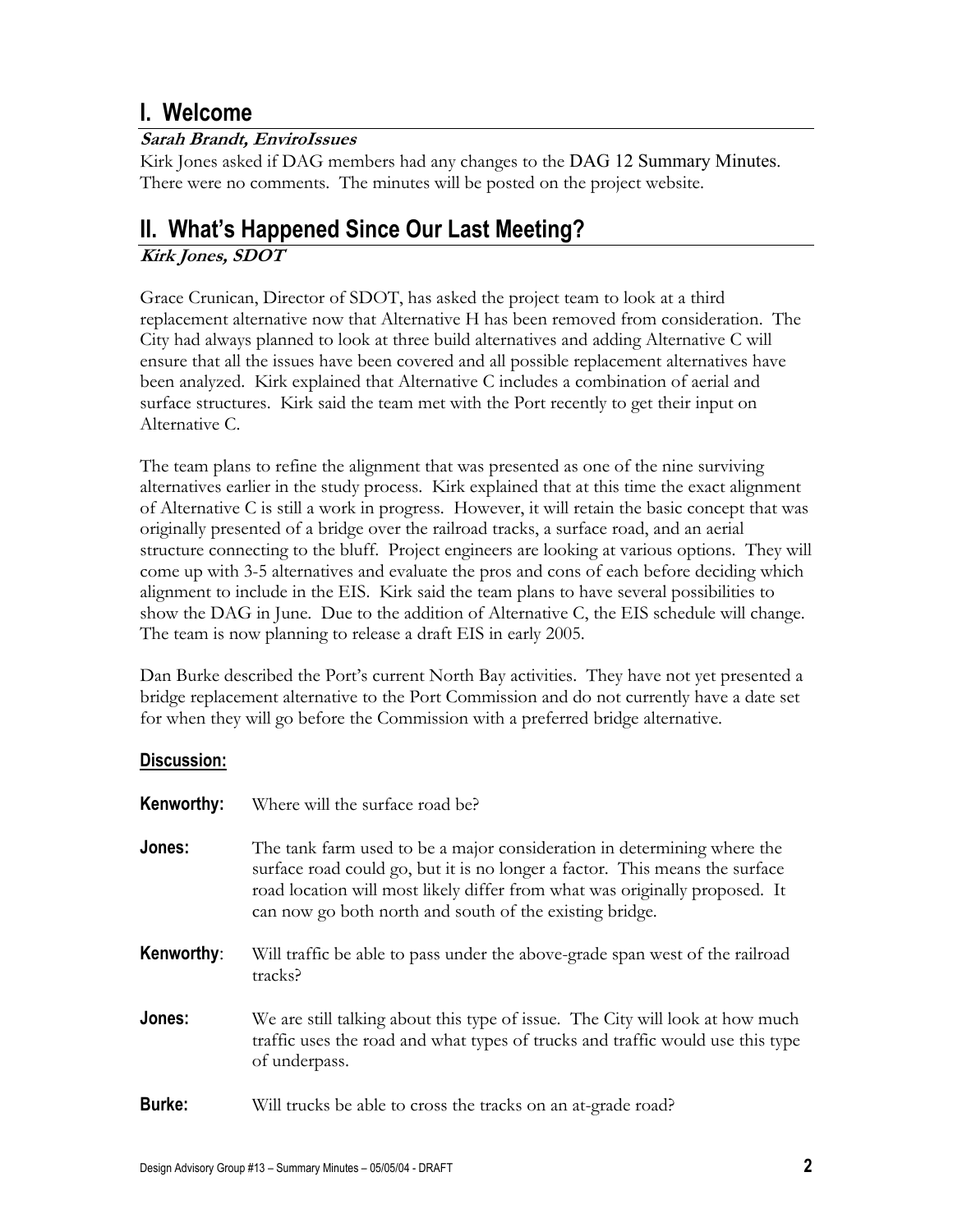| Kirk:         | Probably not. This would be done to maintain the secure area near the piers.                                                                                                                                                                                                                                                                                            |
|---------------|-------------------------------------------------------------------------------------------------------------------------------------------------------------------------------------------------------------------------------------------------------------------------------------------------------------------------------------------------------------------------|
| Coney:        | Does Alternative C comes down to grade east of 15 <sup>th</sup> Avenue W?                                                                                                                                                                                                                                                                                               |
| Jones:        | Yes. The basic concept for Alternative C is an intersection at $15th$ Avenue W,<br>a bridge over the tracks, a surface road, and then a structure connecting to<br>the bluff.                                                                                                                                                                                           |
| Coney:        | So, eastbound traffic from Magnolia will be able to access the marina?                                                                                                                                                                                                                                                                                                  |
| Jones:        | That's correct.                                                                                                                                                                                                                                                                                                                                                         |
| Holmstrom:    | Will Alternative C interfere with the new park entrance and plans for ball<br>fields at Smith Cove Park?                                                                                                                                                                                                                                                                |
| Jones:        | SDOT is working on a joint development agreement with the Parks<br>Department, as all three alternatives will impact the park in some way. The<br>Parks Department is also talking with the Port about a land swap; in which<br>case, the bridge will not impact any park property. The park will not be an<br>active park, but will be more of a lookout or viewpoint. |
| Holmstrom:    | Will the ball fields be affected?                                                                                                                                                                                                                                                                                                                                       |
| Jones:        | There are no official ball fields in Smith Cove Park. It is a passive park.                                                                                                                                                                                                                                                                                             |
| Kenworthy:    | In April, DAG meeting members asked if the Port was considering<br>residential housing for North Bay. We have not yet heard an answer about<br>what type of housing is being considered.                                                                                                                                                                                |
| <b>Burke:</b> | The Port Commission has not decided whether there will or will not be<br>housing in North Bay. The Port's plans for mixed-use development may still<br>include housing. If the Port Commission decides that housing would be an<br>appropriate land use to consider, it may be included in the scenarios<br>considered during the Master Planning process.              |
| Kenworthy:    | Has there been any decision on the Comprehensive Plan amendments?                                                                                                                                                                                                                                                                                                       |
| <b>Burke:</b> | No, the Port is still working through the process.                                                                                                                                                                                                                                                                                                                      |
| Kenworthy:    | Has there been any word on plans to relocate GM Nameplate?                                                                                                                                                                                                                                                                                                              |
| <b>Burke:</b> | I spoke with Mark Griffin, and he said the Port has been in discussions with<br>GM Nameplate and the City about possible moves. The City will take the<br>lead on future discussions.                                                                                                                                                                                   |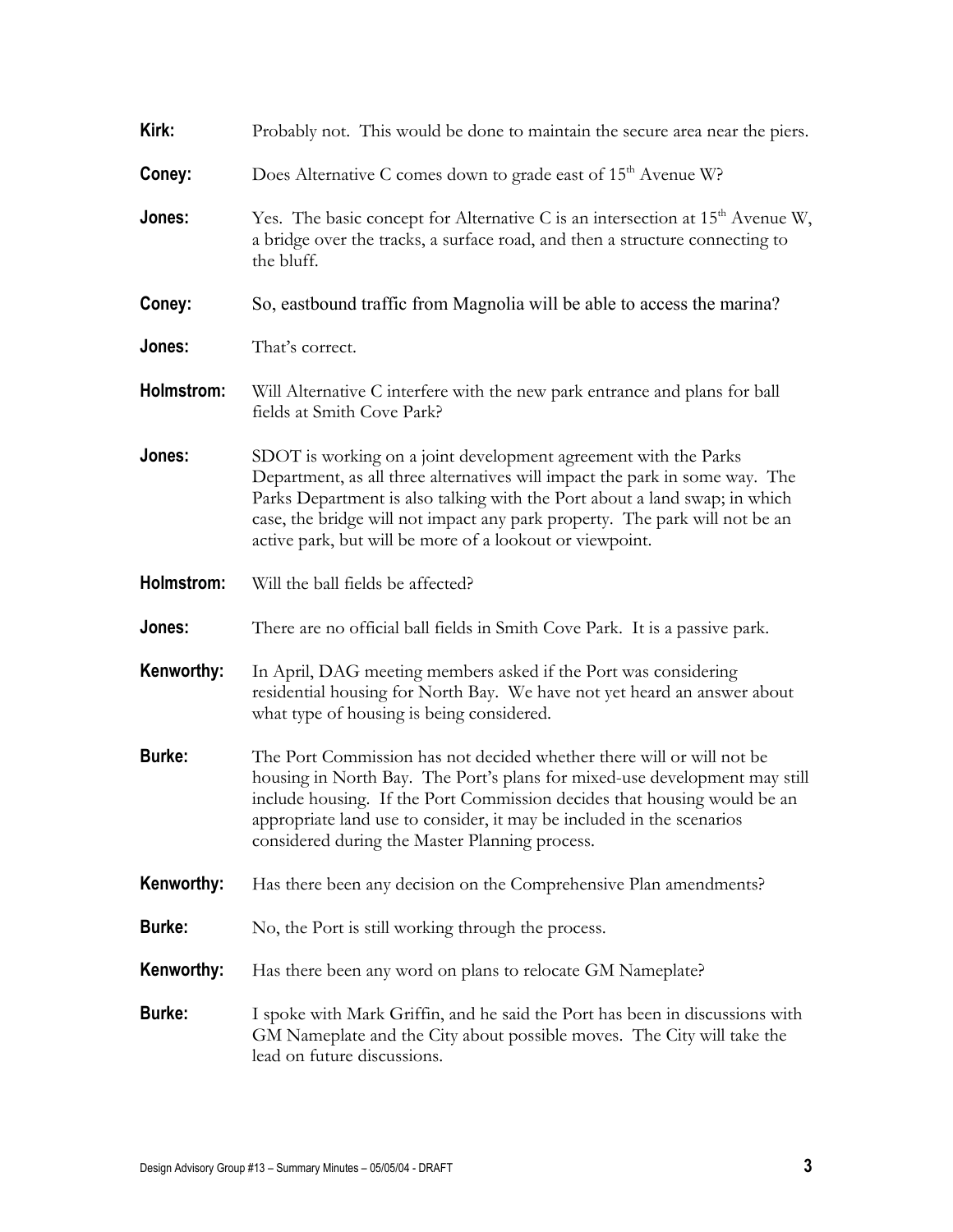#### **Conclusion: There were no other comments or questions. The team will be busy refining Alternative C in May and will return to the DAG with design alternatives in June.**

## **III. Economic Overview**

#### **Steve Fitzroy, ECONorthwest**

Kirk Jones introduced Steve Fitzroy from ECONorthwest to discuss the economic discipline report.

Steve started by saying that all maritime businesses were very helpful and cooperated with the project. ECONorthwest began the process of assessing the project's impacts on maritime businesses by looking at the history of the seafood and maritime industry in Seattle and Western Washington. These businesses have played a very important role in the city's economy for many years, and continue to today. The Seattle fish-processing industry is quite specialized. For example, the largest roe auctions in the world are in Seattle.

ECONorthwest discussed the industry in general, and identified North Bay as a sub-cluster. Within the Seattle maritime industry North Bay is a specific sub-culture with several unique characteristics, including:

- North Bay is a processing center, which includes storage and distribution facilities. This is functionally very different from other maritime business areas that house manufacturing, trade support, legal services etc.
- Average wages in the Seattle maritime industry are fairly substantial. However, in this particular sub-cluster, most jobs are seafood-processing jobs so they are on the low end of the wage profile. Average wages in North Bay are between \$28,000 and \$36,000. Steve said ECONorthwest used the same wage averages as the City's maritime cluster report. Their estimate that wages in the North Bay sub-cluster are lower is also based on interviews with maritime businesses in North Bay.
- The workload varies in the North Bay sub-cluster. Reasons for this include the large amount of seasonal and part-time work in the area and high amounts of overtime when seafood is being bought in.
- The workforce in North Bay is predominantly non-Caucasian and speaks many different languages. Managers must be highly skilled and often speak several languages.
- These maritime businesses are highly dependent on their location near the piers and rely on the relatively low rents. Most workers depend on easy access to public transportation.

CityIce is the key business in the area. Other businesses are very dependent on and connected to CityIce. Because of this co-dependence, any new surface streets that may impede the flow of products between the buildings will have to be managed very closely. Steve suggests that someone work closely with the businesses and be aware of all micromovements between the buildings.

Trident Seafoods is another important business in the cluster. It processes about 10% of the seafood in the country. Any disruption to the company's North Bay operations would have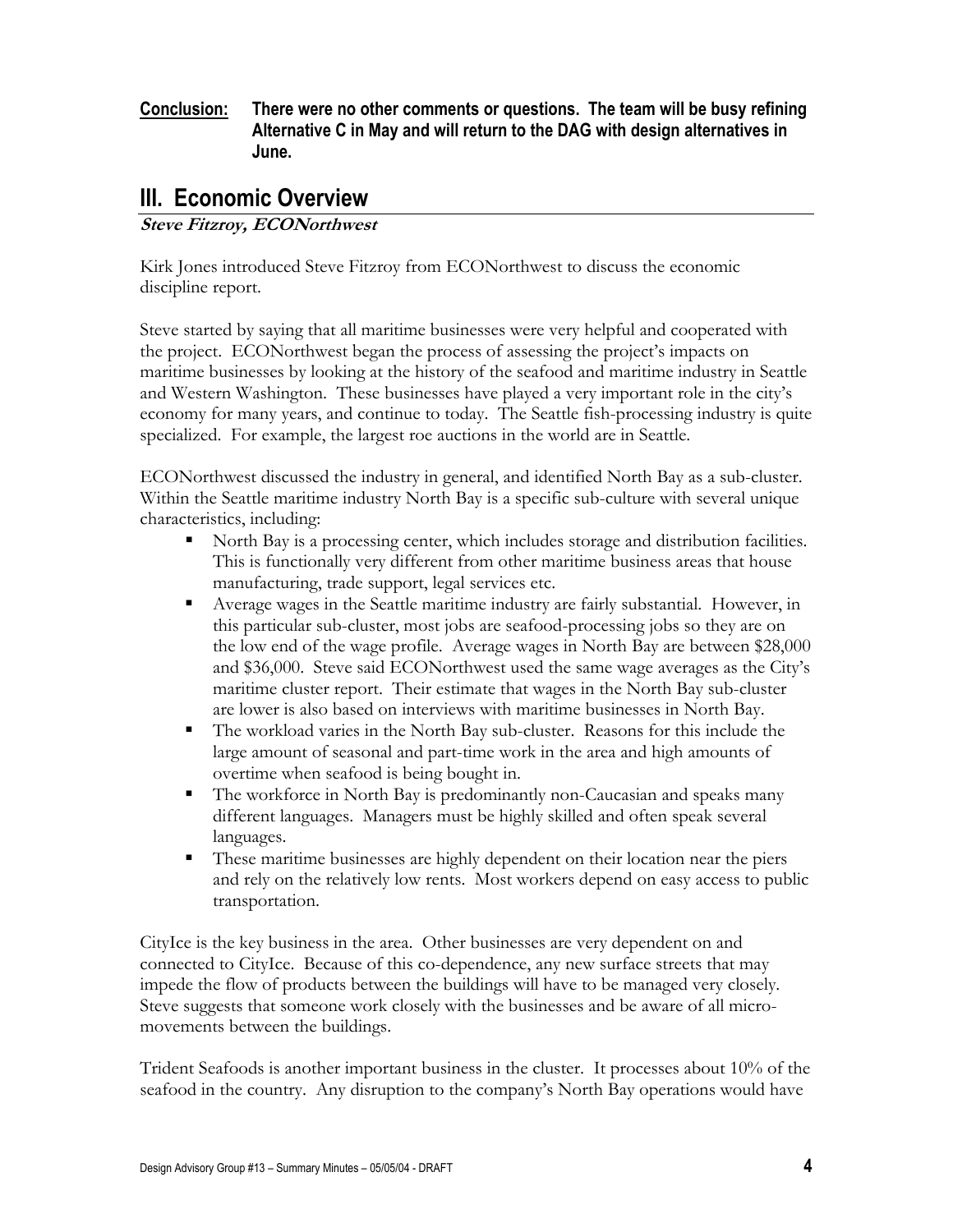to be carefully assessed. One of Trident's primary concerns is losing the security perimeter that encompasses the piers and their buildings. Currently, trucks do not need to go in and out of the secure perimeter to move between buildings. Any delays caused by having to leave and reenter a secure area will impact Trident's operations.

Trident is also concerned that construction impacts could shake and crack their foundations and possibly cause cracks in the air circulation system. Federal Drug Administration (FDA) standards are such that any breach in the air circulation system would have to be carefully monitored. This could be an economic consideration if Trident loses business, or is fined by the FDA. If Trident is forced to relocate it will seriously impact CityIce, as Trident is their largest customer.

All the issues that arose during interviews with maritime businesses are being flagged and will be considered as the project progresses. ECONorthwest's economic report highlights the importance of these businesses to the city and region. Steve pointed out that the Executive Briefing provides more information from the economic discipline report, including sources.

Steve noted that the word "suppressed" in the data tables in the Executive Briefing refers to small businesses and those employment divisions where information is only available in ranges. The government does not provide information for small businesses or data that would give away key business information to competitors. In cases where information has been suppressed, ECONorthwest has made estimates for these businesses.

#### **Discussion:**

| Coney          | Can you detail the impacts of all alternatives on the Tsubota property?                                                                                                                                                                                             |
|----------------|---------------------------------------------------------------------------------------------------------------------------------------------------------------------------------------------------------------------------------------------------------------------|
| <b>Fitzroy</b> | This property is in a state of flux, as the family is considering offers from<br>developers. Alternative D would impact the southwest corner of the<br>property and any future developer would most likely want to have input on<br>what happens with a new bridge. |
| Coney:         | How could the project devalue the property?                                                                                                                                                                                                                         |
| Fitzroy:       | The project could either devalue or increase the value of the property<br>depending on what type of access is provided by the new bridge. At this<br>time the city has not identified any specific impacts.                                                         |
| Coney:         | Does the report include analysis of Alternative C?                                                                                                                                                                                                                  |
| Fitzroy:       | No, this will wait until a specific alignment for Alternative C is chosen. Then<br>the same analyses will be done for Alternative C as were done for the other<br>alternatives.                                                                                     |
| Kenworthy:     | Paul Sommers' recent study has caused local policy makers to have a new<br>appreciation of what the maritime industry does for the local economy.<br>Will ECONorthwest's economic report be available online?                                                       |